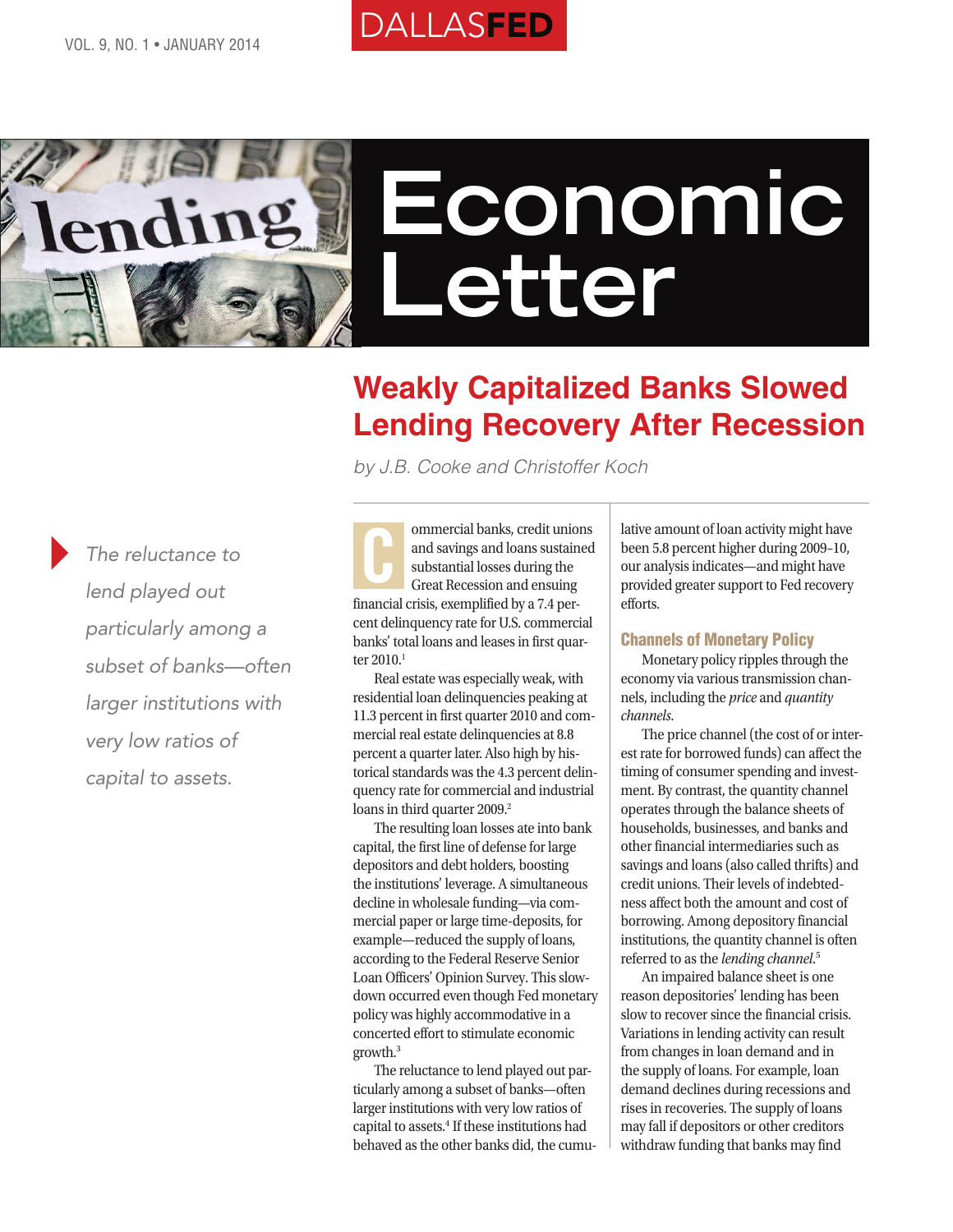difficult to replace, or if banks anticipate or incur large loan losses.

When loan losses occur, leverage rises—there is less equity standing behind outstanding loans—and lending standards tend to tighten.

#### Capitalization Matters

Overall commercial bank deposit growth slowed markedly, from an average year-over-year rate of 8.4 percent in 2000–08 to 5.8 percent in 2009–10. Growth dipped to a low of 2.3 percent in December 2010 as hard-pressed households drew down their savings. Large time-deposits shrank by an average annual rate of 6.4 percent from October 2008 to December 2010 after growing an average 12.7 percent from 2000 to September 2008.

Large loan losses during the economic downturn eroded institutions' capital and may have scared away some large depositors and creditors.

Because capital helps protect large debt holders, it is instructive to look at the lending behavior of banks with differing ratios of capital to assets to see how lending in 2009–10 was affected at banks with lower capital ratios. Many of these institutions engaged in earlier, boom-period risk taking and credit growth.

Academic research on the lending channel has focused almost exclusively on commercial banks.<sup>6</sup> Evidence suggests that the lending channel works primarily through those commercial banks that are more likely to be financially constrained. Illiquidity, small asset size and low capitalization can serve as proxies for the limitations confronting these institutions.7

Asset size and capitalization are negatively correlated for commercial banks, credit unions and savings and loans. Although the number of all three types of depositories has fallen steadily over time, the relative market shares of commercial banks, credit unions and thrifts by asset size did not fundamentally change between 2000 and 2012. In fourth quarter 2008, for example, it's clear that banks were among the largest institutions (*Chart 1*).8

Commercial banks account for about 86 percent of lending, followed by credit unions and savings and loans at 7 percent each. Credit unions are the most common type of small- to medium-sized depository. Large institutions tend to have lower capital ratios.

#### Credit Growth Trends

Commercial banks experienced strong lending growth during the boom years after the 2001 recession, peaking at 9.2 percent in third quarter 2004 (*Chart 2*).9

Credit growth among banks ebbed notably during the recovery, and in second quarter 2011, lending contracted 1.8 percent. Thrifts also experienced substantial lending growth during the boom years, gaining 8.5 percent in second quarter 2006

before declining 3.2 percent in first quarter 2011. Credit unions did not expand their lending as much during the boom period, topping out at 5.4 percent in first quarter 2006 before contracting 2.4 percent in first quarter 2011.

Part of the difference in the lending dynamics of banks, thrifts and credit unions is explained by the composition of their loan portfolios and resulting business-cycle sensitivity. For instance, compared with banks or thrifts, credit unions grant few commercial and industrial, construction and development, and commercial real





NOTE: Data are for fourth quarter 2008

SOURCES: Reports of Condition and Income; Federal Financial Institutions Examination Council; authors' calculations.



NOTE: Shaded areas represent recessions.

SOURCES: Reports of Condition and Income; Federal Financial Institutions Examination Council; authors' calculations.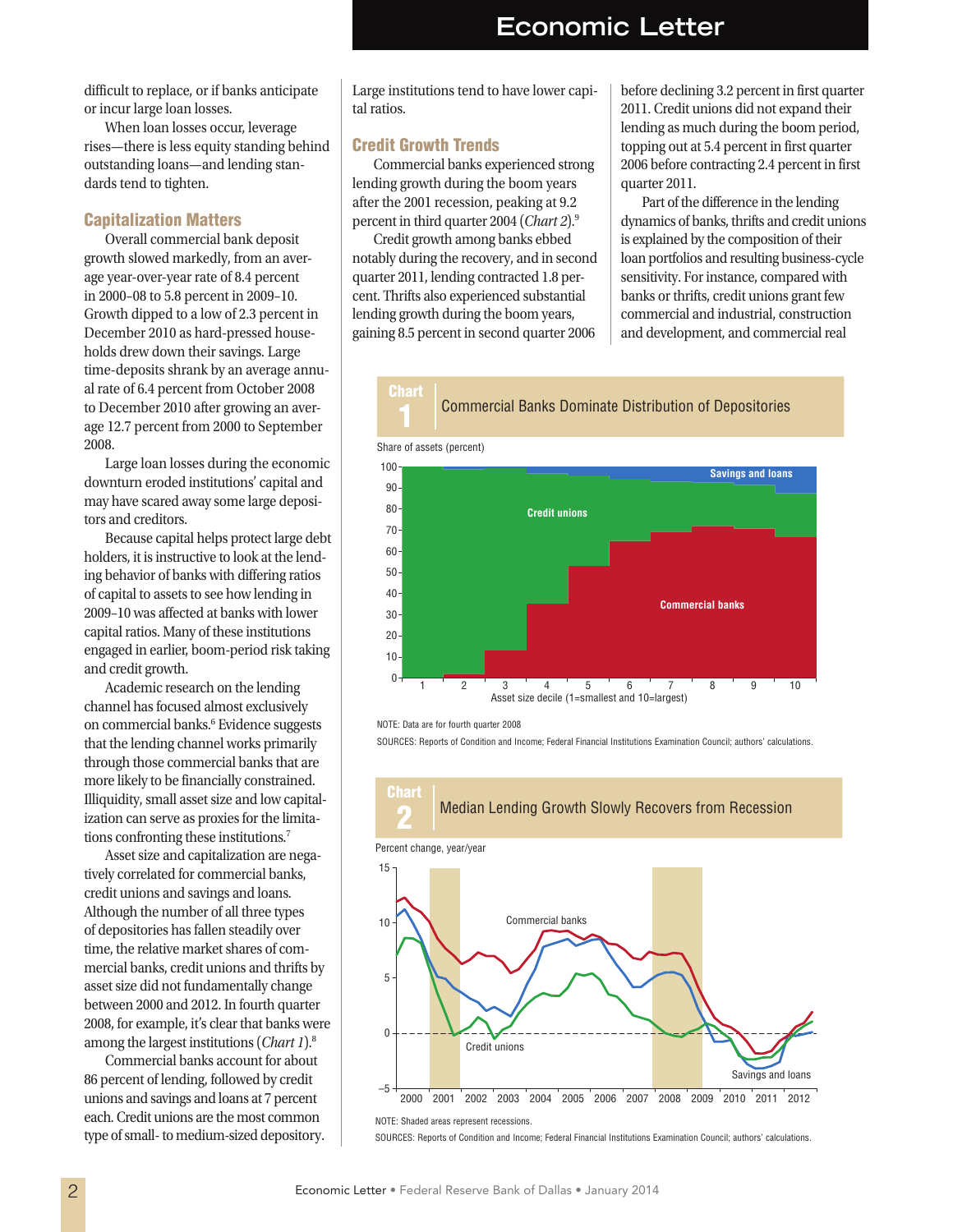## **Economic Letter**

estate loans. They predominantly make residential mortgage, auto and other consumer loans.<sup>10</sup>

However, portfolio composition does not fully explain why lending patterns of the least-capitalized banks and thrifts differed greatly from their better-capitalized counterparts.

The origins of weak overall lending growth are evident in institutions' level of capitalization. The three panels in Chart 3 display year-over-year median lending growth by capitalization decile (from weakest/lowest to strongest/highest) according to institution type.<sup>11</sup>

The difference in the lending growth of the least-capitalized (red line) and bettercapitalized commercial banks and thrifts is apparent. During the sluggish 2009–10 recovery, credit largely contracted among the weaker, least-capitalized banks and thrifts. Because capitalization is negatively correlated with institution size, the large, highly leveraged banks and thrifts followed a softer lending growth path, impacting overall credit growth.

If lending at the least-capitalized commercial banks had grown at the same rate it did at the other 90 percent of commercial banks, cumulative credit expansion might have been 1 percent lower during the lending boom's peak (second quarter 2003 to second quarter 2005)—and 5.8 percent higher during the lending collapse (fourth quarter 2008 to fourth quarter 2010).<sup>12</sup> In other words, monetary easing would have more effectively supported the economy through the lending channel during the recovery if the most leveraged (predominantly large) banks had held more capital.

A similar conclusion applies to thrifts and credit unions. Quantitatively, the lowcapitalization effect is more pronounced for thrifts; for credit unions, it's only about half of that exhibited by banks. Overall, if the lending growth of the least-capitalized commercial banks, thrifts and credit unions equaled the rate of the other 90 percent of depositories, cumulative lending in 2009–10 would have been 5.5 percent higher.

#### Diminishing Drag on Lending

Low capitalization was a problem for a subset of highly leveraged commercial banks and thrifts during the 2009–10 recovery. Because the highly leveraged



#### **A. Commercial Banks**







#### **C. Savings and Loans**



NOTE: Shaded areas represent recessions.

SOURCES: Reports of Condition and Income; Federal Financial Institutions Examination Council; authors' calculations.